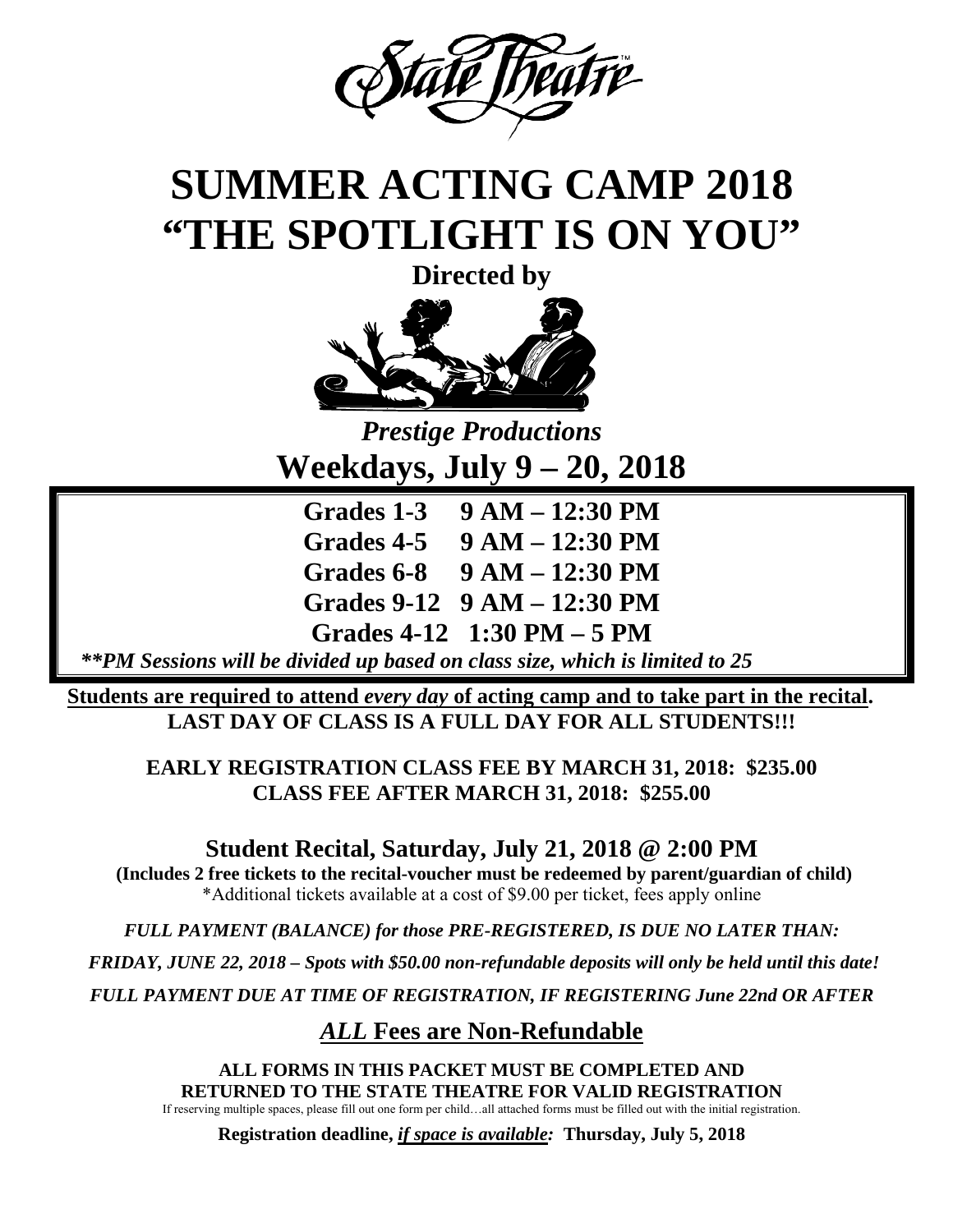| <b>State Theatre</b> |
|----------------------|
|----------------------|

# *2018 ACTING CAMP RESERVE YOUR CHILD'S PLACE NOW!*

**Secure your child's spot for the 2018 State Theatre's Acting Camp! Fill out the attached forms and send them, with a \$50.00 Non-Refundable, deposit to: State Theatre Acting Camp 453 Northampton Street Easton, PA 18042** 

*The State Theatre 2018 Acting Camp will be held July 9-20, 2018* 

*Acting Camp Recital on Saturday, July 21, 2018 at 2:00 p.m.* 

**(Includes 2 free tickets to the recital-voucher must be redeemed by parent/guardian of child)** 

#### *PLEASE INDICATE WHICH SESSION YOU WOULD LIKE TO REGISTER FOR:*

| <b>Grades 1-3</b> | $\Box$ AM session             |
|-------------------|-------------------------------|
| Grades 4-5        | $\Box$ AM session             |
| <b>Grades 6-8</b> | $\Box$ AM session             |
|                   | Grades 9-12 $\Box$ AM session |
|                   | Grades 4-12 $\Box$ PM session |

*\*\*PM Sessions will be divided up based on class size, which is limited to 25*  **Students are required to attend** *every day* **of acting camp and to take part in the recital.** 

□ YES, Please register my child for an alternative time (AM/PM) if the session I selected is full □ NO, Please do not register my child for an alternative time (AM/PM)-Child will <u>not</u> be registered

**YES! Please register my child for the 2018 State Theatre Acting Camp!** 

**Enclosed is the \$50.00** *Non-Refundable* **Registration Fee (No cash, please.)** 

**Payment and ALL attached forms must be received prior to a slot being held for your child.** 

|                                                    |                                                                                                                                                                                                                                                                                         | Entering Grade (In Fall of 2018) : _________                                              |
|----------------------------------------------------|-----------------------------------------------------------------------------------------------------------------------------------------------------------------------------------------------------------------------------------------------------------------------------------------|-------------------------------------------------------------------------------------------|
| Please check mark: Male $\square$ Female $\square$ |                                                                                                                                                                                                                                                                                         | (To be fair to all participants, please take care when entering the child's Grade Level.) |
| $\Box$ Check#                                      | $Credit Card #$ 2004. $\frac{4}{100}$ 2004. $\frac{4}{100}$ 2004. $\frac{4}{100}$ 2004. $\frac{4}{100}$ 2004. $\frac{4}{100}$ 2004. $\frac{4}{100}$ 2004. $\frac{4}{100}$ 2004. $\frac{4}{100}$ 2004. $\frac{4}{100}$ 2004. $\frac{4}{100}$ 2004. $\frac{4}{100}$ 2004. $\frac{4}{100}$ |                                                                                           |
|                                                    |                                                                                                                                                                                                                                                                                         | Exp. Date $CVV2^*$                                                                        |
|                                                    | Credit Card Holder:                                                                                                                                                                                                                                                                     |                                                                                           |

**\***The CVV2 is a verification number on y our credit card. On Visa/MasterCard/Discover it is the last three digits on the signature strip of your card.

On American express, it is the four digits printed on the front of your card, above the card number.

#### *ALL* **Fees are Non-Refundable**

If reserving multiple spaces, please fill out one form per child…all attached forms must be filled out with the initial registration.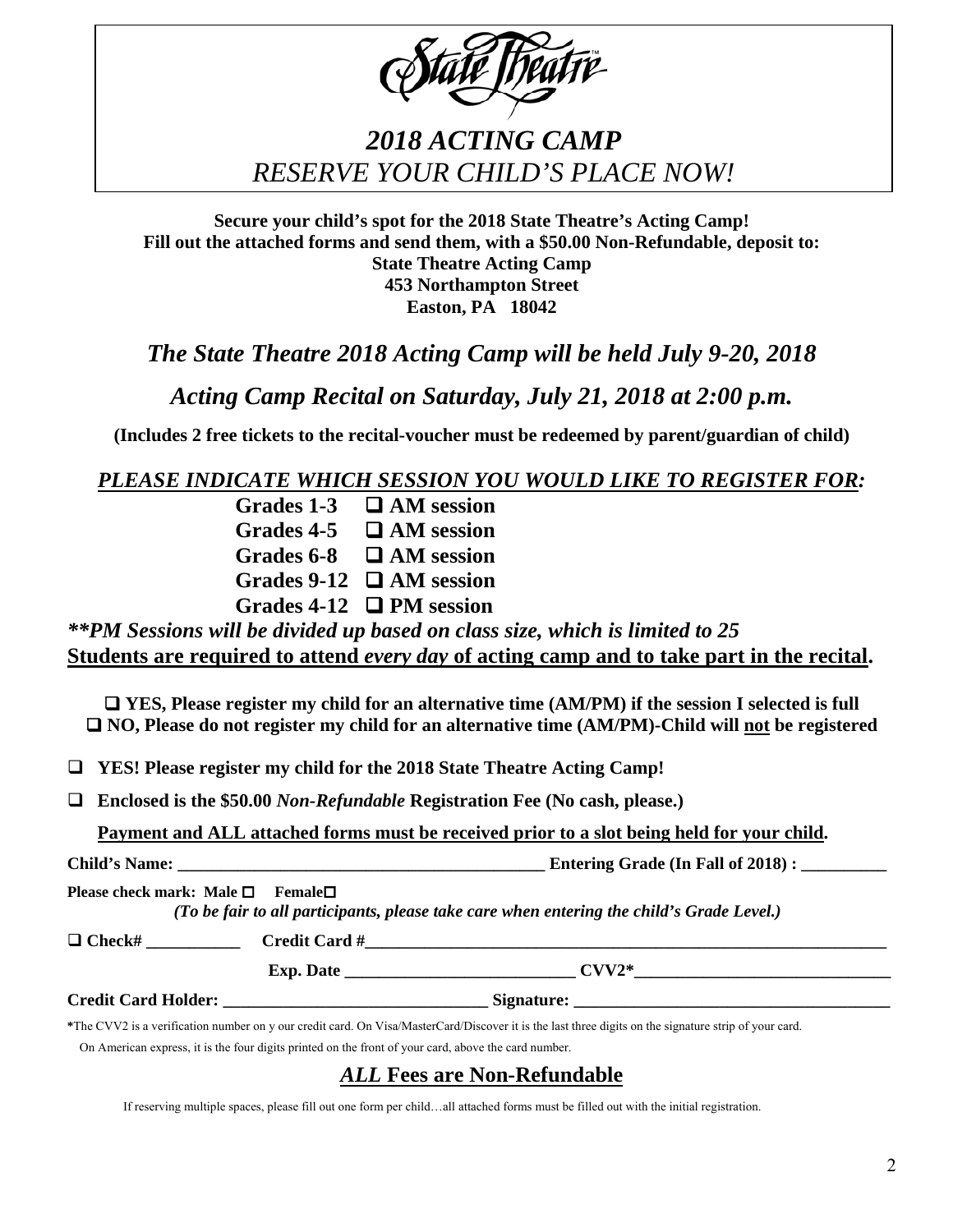# **State Theatre Summer Acting Camp Registration / Emergency Contact Form**

**Parents: Please PRINT the following Information Accurately. A separate registration form needs to be completed for EACH CHILD.** 

| <b>Child's Full Name:</b> |                                                              |                                        |
|---------------------------|--------------------------------------------------------------|----------------------------------------|
|                           |                                                              |                                        |
| Age:                      | <b>Mother/Guardian's Full Name:</b>                          |                                        |
| <b>Entering Grade:</b>    | <b>Father/Guardian's Full Name:</b>                          |                                        |
| Date of Birth:            | <b>Please check mark:</b><br>Male $\square$<br>$\bf{Female}$ |                                        |
| <b>Child's Address</b>    | Mother's Address (if different)                              | <b>Father's Address (if different)</b> |
|                           |                                                              |                                        |
|                           |                                                              |                                        |
|                           |                                                              |                                        |
|                           |                                                              |                                        |
|                           | <b>Home Phone:</b>                                           | <b>Home Phone:</b>                     |
|                           | <b>Work Phone:</b>                                           | <b>Work Phone:</b>                     |
|                           | <b>Cell Phone:</b>                                           | <b>Cell Phone:</b>                     |
|                           | <b>Email Address:</b>                                        | <b>Email Address:</b>                  |

#### **Person(s) To Whom Child May Be Released**

| <b>Name</b> | <b>Address</b> | Phone number while child is in care |
|-------------|----------------|-------------------------------------|
|             |                |                                     |
|             |                |                                     |

#### **Parent/Guardian Signature is Required for each item –** *Parental Consent is needed for Child to Attend Camp*

|                                                | <b>Parent/Guardian Signature</b> | Date |
|------------------------------------------------|----------------------------------|------|
| Administration of minor first aid procedures   |                                  |      |
| <b>Video Taping/Photography/Website Photos</b> |                                  |      |

#### **Please Read and Sign Below:**

I, (print name) \_\_\_\_\_\_\_\_\_\_\_\_\_\_\_\_\_\_\_\_\_\_\_\_\_\_\_\_\_\_\_\_ give my permission, if no one can be reached in case of an emergency, for the State Theatre staff member, to send or take my child to the nearest emergency care facility, if needed. Parent/Guardian Signature\_\_\_\_\_\_\_\_\_\_\_\_\_\_\_\_\_\_\_\_\_\_\_\_\_\_\_\_\_\_\_\_\_\_\_\_\_\_\_\_\_\_\_\_\_\_Date\_\_\_\_\_\_\_\_\_\_\_\_\_\_\_\_\_\_\_\_\_\_\_\_\_\_\_\_\_\_\_\_\_\_\_\_\_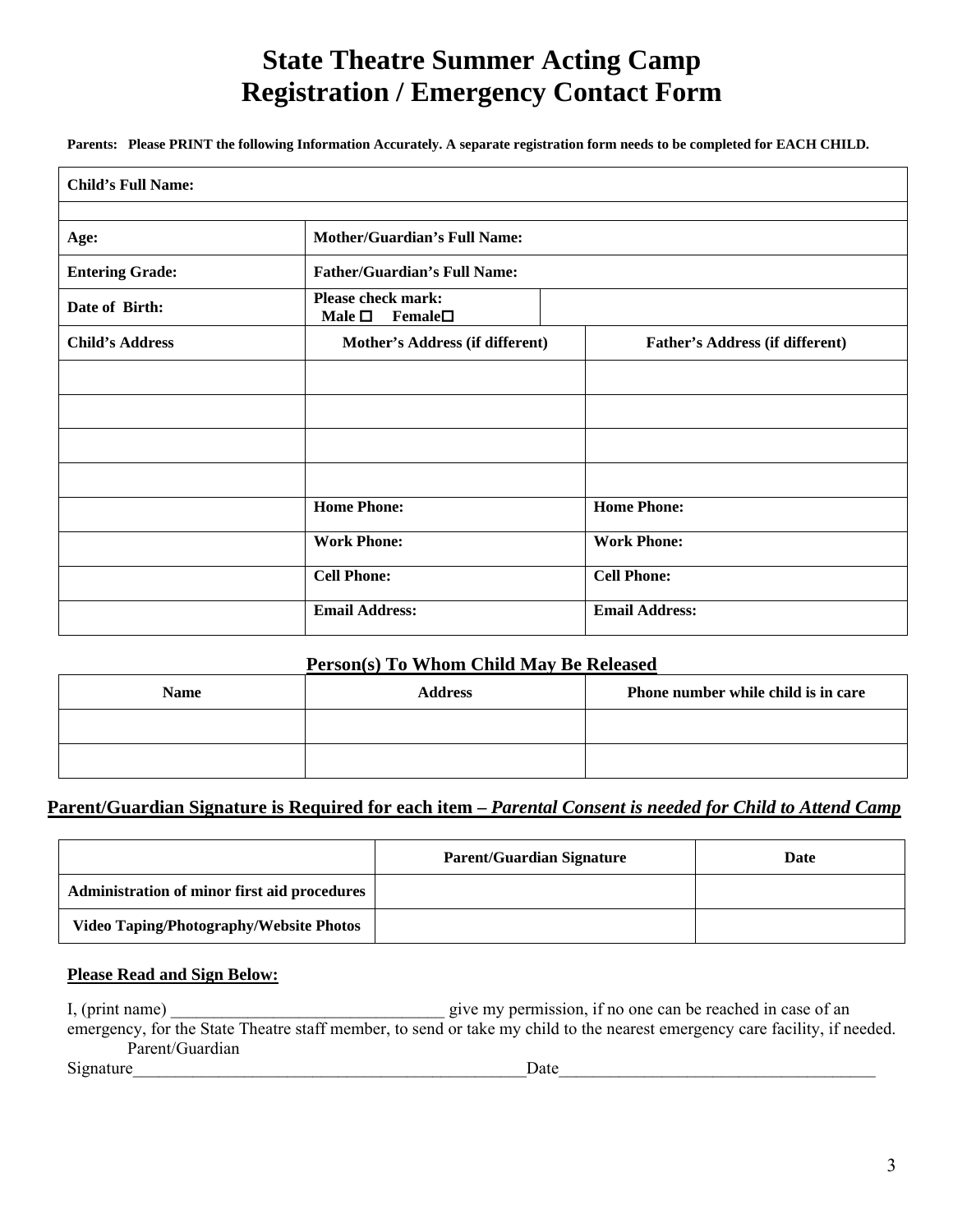#### **Child Medical Information**

#### **In the case of an EMERGENCY, please list who should be contacted first, then second, should we need to contact you during class:**

| <b>Name</b> | Phone number while child is in care | $2nd$ Phone number while child is in care |
|-------------|-------------------------------------|-------------------------------------------|
|             |                                     |                                           |
|             |                                     |                                           |

#### **Emergency Contact Person(s) if Parent/Guardian cannot be reached**

| <b>Name</b> | <b>Address</b> | Phone number while child is in care |
|-------------|----------------|-------------------------------------|
|             |                |                                     |
| ∸∙          |                |                                     |

# *Child's Full Name:* Allergies: **Special Disabilities (if any): Special Disabilities (if any):** Medical or Dietary Information: **Medications, Special Conditions: Medications**, Special Conditions:

#### **Child's Physician/Medical Care Provider**

| <b>Physician's Name</b> | <b>Address</b> | <b>Phone Number</b> |
|-------------------------|----------------|---------------------|
|                         |                |                     |
|                         |                |                     |

#### **Health Insurance Coverage**

| <b>Provider or Medical Assistance Benefits</b> | <b>Policy Number (Required)</b> |
|------------------------------------------------|---------------------------------|
|                                                |                                 |
|                                                |                                 |

#### **Additional Information on Special Needs of Child (If applicable)**

| ** Please list any information that would be helpful to our teachers** |  |  |
|------------------------------------------------------------------------|--|--|
|                                                                        |  |  |
|                                                                        |  |  |
|                                                                        |  |  |
|                                                                        |  |  |
|                                                                        |  |  |